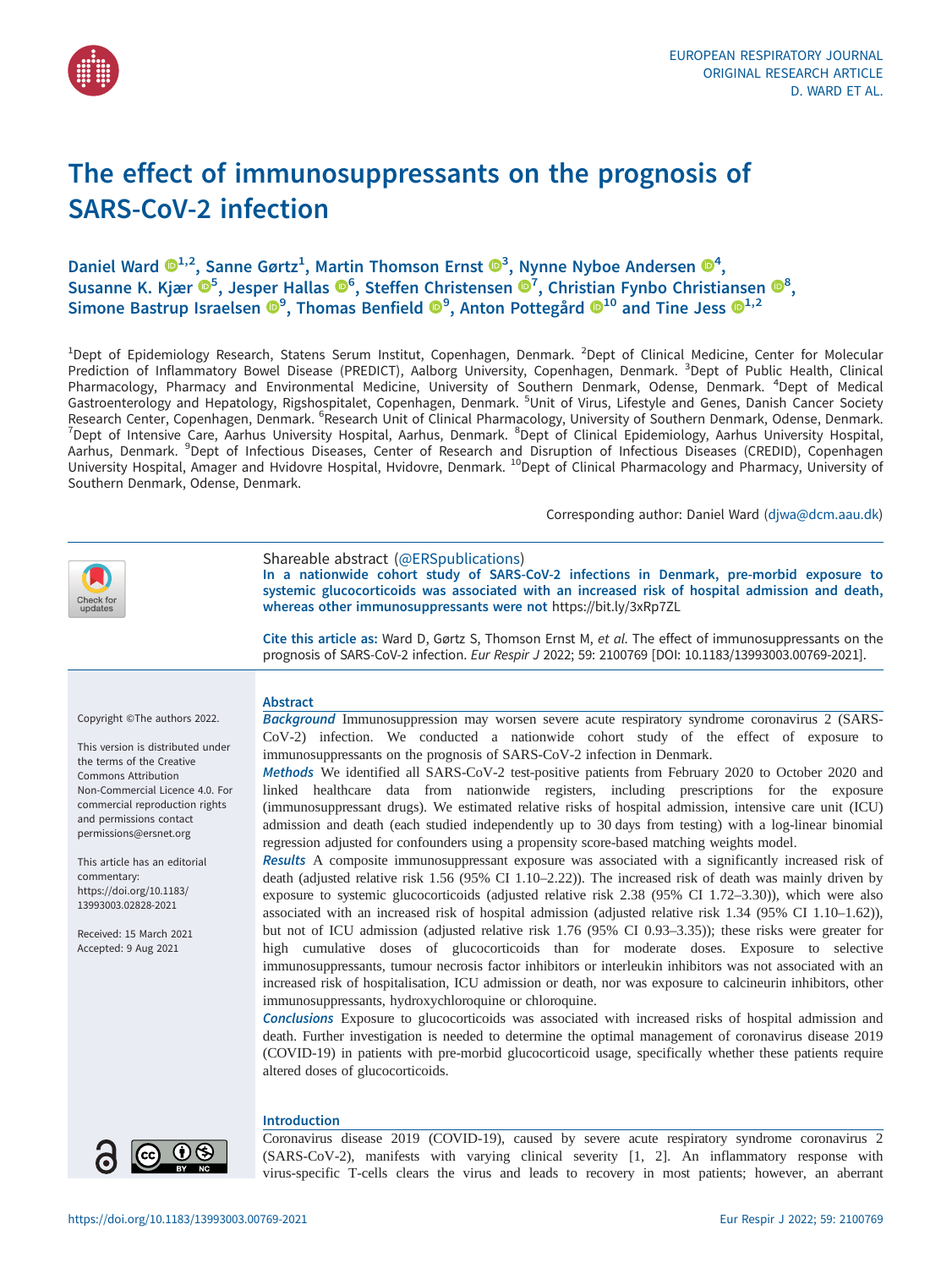inflammatory response can lead to severe disease [[3](#page-7-0)]. Severe cases are predominantly characterised by viral pneumonia and may feature multiorgan inflammatory involvement, including elevated pro-inflammatory cytokines such as interleukin (IL)-6/IL-8 and tumour necrosis factor (TNF) [[3](#page-7-0)–[5](#page-7-0)]. Patients receiving immunosuppressant therapies for conditions including inflammatory diseases and solid organ transplantation are susceptible to intercurrent viral and bacterial infections [\[6, 7\]](#page-7-0), and although evidence is lacking regarding their effect on COVID-19, expert groups concerned that immunosuppression may worsen the prognosis have advised withholding or reducing immunosuppressants during intercurrent COVID-19 [\[8](#page-7-0)–[10](#page-7-0)].

Immunosuppressants differ in their mechanisms of action and may therefore have differing effects on the disease course of COVID-19, and effects may vary with the severity of disease and timing in the disease course. Certain immunosuppressants may have beneficial effects in COVID-19 by regulating the elevated inflammatory response associated with severe disease. Randomised controlled trials (RCTs) have demonstrated improved survival of COVID-19 patients treated with corticosteroids [\[11](#page-7-0), [12\]](#page-7-0). A number of clinical trials of biological immunosuppressants including anti-IL-6 agents have been performed without conclusive evidence of improved outcomes [[13\]](#page-7-0), but preliminary reports of a large RCT indicate improved survival in patients treated with tocilizumab [[14\]](#page-7-0). The majority of RCTs and a meta-analysis of chloroquine or hydroxychloroquine to treat COVID-19 did not support efficacy [\[15](#page-7-0)].

In addition to efficacy studies of immunosuppressants as treatment for COVID-19, their safety also requires investigation to guide optimal management of comorbid diseases during the pandemic, as the presence of pre-existing immunosuppression may influence the prognosis of intercurrent COVID-19. Currently published studies of patients with COVID-19 receiving immunosuppressants for underlying conditions have been limited by small sample sizes or surveillance bias [[16](#page-8-0)–[19](#page-8-0)].

We therefore aimed to conduct a nationwide cohort study of the effect of exposure to immunosuppressants on the risk of hospital admission, intensive care unit (ICU) admission and death among all SARS-CoV-2 test-positive patients in Denmark from February 2020 to October 2020.

#### Methods

## Data sources

We conducted a nationwide cohort study using the Danish COVID-19 cohort [\[20](#page-8-0)], based on data from the Danish Microbiology Register, a national register of all test results from all clinical microbiology departments in Denmark [\[21](#page-8-0)]. We defined the cohort as all individuals with a positive result for SARS-CoV-2 PCR on an oro- or nasopharyngeal swab or lower respiratory tract specimen, from the first detected case on 26 February 2020 until 18 October 2020 (30 days before data extraction on 18 November 2020). We used individuals' first positive test date in the Danish Microbiology Register (the index date) and a pseudonymised unique identifier to link individual-level healthcare data from other Danish national registers. We obtained information on prescription drugs dispensed at retail pharmacies from the Danish National Prescription Register [\[22](#page-8-0)], and information on diagnoses and medical procedures (including the administration of intravenous drugs) from the Danish National Patient Register, a register of hospital activities [[23\]](#page-8-0). We obtained the date of death from the Danish Register of Causes of Death, if present [\[24](#page-8-0)].

#### Exposures and outcomes

The exposure was immunosuppressant drugs, including hydroxychloroquine and chloroquine (immunomodulators which are suspected to alter the immune response in COVID-19), and systemic glucocorticoids, which in moderate to high doses can cause immunosuppression (see [supplementary table](http://erj.ersjournals.com/lookup/doi/10.1183/13993003.00769-2021.figures-only#fig-data-supplementary-materials) [A1](http://erj.ersjournals.com/lookup/doi/10.1183/13993003.00769-2021.figures-only#fig-data-supplementary-materials) for drug-level Anatomical Therapeutic Chemical (ATC) codes and procedure codes). The validity of the registration of immunosuppressants in our data sources has not been analysed, but studies have demonstrated a high validity of other procedures codes, such as antineoplastic procedures [[25\]](#page-8-0). The exposure assessment window was 120 days preceding the index date, as packs contained up to 120 tablets and treatments given >120 days before infection are unlikely to cause ongoing immunosuppression. We used a minimum daily dose of systemic glucocorticoids equivalent to 7.5 mg prednisone per day to exclude doses unlikely to cause significant immunosuppression ([supplementary table A2](http://erj.ersjournals.com/lookup/doi/10.1183/13993003.00769-2021.figures-only#fig-data-supplementary-materials)) [\[26](#page-8-0)]. As the prescribed daily dose is not available in the Danish National Prescription Register [[22\]](#page-8-0), we estimated the daily dose as the sum of the amount of glucocorticoids dispensed to an individual during the exposure assessment window divided by the number of days from the first prescription to the index date. Unexposed patients did not receive any immunosuppressant during the exposure assessment window.

We studied immunosuppressants as a composite exposure in our main analysis. In secondary analyses, seeking to investigate the effect of classes of immunosuppressants while maintaining sufficient sample size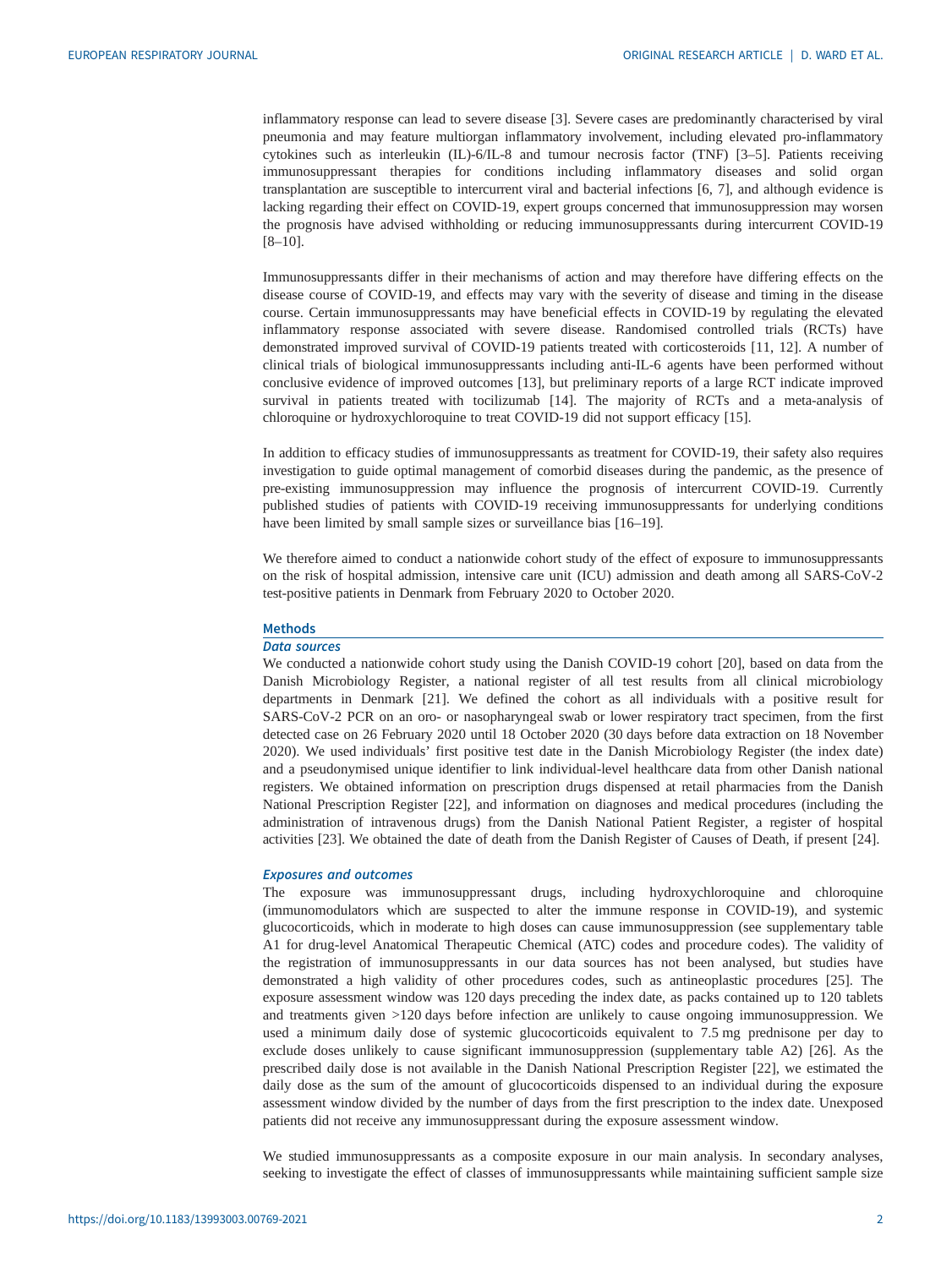to detect an effect, we broke down immunosuppressants into smaller categories. Biological and targeted immunosuppressants indicated in severe immune-mediated inflammatory diseases (IMIDs) or to prevent transplant rejection (TNF inhibitors, IL inhibitors, selective immunosuppressants and rituximab) comprised one group. Conventional disease-modifying antirheumatic drugs, as well as other immunosuppressants (calcineurin inhibitors, other immunosuppressants, hydroxychloroquine and chloroquine) formed a second group. Systemic glucocorticoids formed a third group.

The study outcomes were hospital admission, ICU admission and death, with each event studied separately and independently. We included events occurring up to 30 days from patients' first positive test date, as well as hospital and ICU admission up to 7 days before that date to include relevant events occurring before testing, while reducing unrelated events occurring after recovery. Previous studies have indicated that a small percentage of patients were hospitalised before testing [[27\]](#page-8-0) and ∼80% of deaths occur within 14 days of hospital admission [\[28](#page-8-0)].

## **Covariates**

We controlled for confounding by including covariates for the exposure and outcomes in a propensity score model. These covariates were selected based on background knowledge, despite incomplete knowledge of the relation between all covariates, while excluding instrumental variables or mediators. We included demographic variables (age and sex), number of past hospital contacts, diagnoses and co-medications (including medications as proxies for disease, such as for diabetes) as covariates of immunosuppressive treatment and prognosis of SARS-CoV-2 infection (ATC and International Classification of Diseases, 10th Revision codes listed in [supplementary table A3](http://erj.ersjournals.com/lookup/doi/10.1183/13993003.00769-2021.figures-only#fig-data-supplementary-materials)). To control for confounding by indication, we included diagnoses such as inflammatory diseases (included within the "skin disease" and "diseases of the gastrointestinal tract" categories), organ transplantation and certain malignancies that indicate treatment with immunosuppressants. Procedures and nonimmunosuppressant medications used to treat IMIDs were included as proxies of underlying disease severity.

## Statistical methods

Clinical characteristics of the cohort were assessed, with standardised mean differences (SMDs) <0.1 considered well balanced. We estimated the propensity score as the probability of treatment conditional on observed covariates [\[29](#page-8-0)]. We used a propensity score (PS) weighting model where exposed subjects' weights were calculated as (minimum(PS, 1–PS))/PS and unexposed subjects' weights were calculated as (minimum(PS, 1−PS))/(1−PS), known as "matching weights". This gave a better covariate balance than inverse probability of treatment weighting as initially planned [\(supplementary figure A1 and](http://erj.ersjournals.com/lookup/doi/10.1183/13993003.00769-2021.figures-only#fig-data-supplementary-materials) [supplementary tables A13](http://erj.ersjournals.com/lookup/doi/10.1183/13993003.00769-2021.figures-only#fig-data-supplementary-materials)–A20) [[30\]](#page-8-0). Weights were truncated at the 1st and 99th centile. We removed antianaemic drugs from the final propensity score model due to imbalance; adjusting for this variable in the log binomial regression model gave similar results [\(supplementary tables A4](http://erj.ersjournals.com/lookup/doi/10.1183/13993003.00769-2021.figures-only#fig-data-supplementary-materials)–A12).

We estimated crude and adjusted (weighted) relative risks (and 95% confidence intervals with robust variance estimates) of the outcomes for exposed patients compared with unexposed patients using a log-linear binomial regression model. We preferred this model to a survival analysis with competing risks model because a high number of events such as death often occurred very close to the date of testing, and hospital and ICU admission could occur before testing, resulting in negative time to event. For the analyses of subgroups of immunosuppressants, we fitted separate propensity score models for each of the subgroups, selecting variables from the list of covariates [\(supplementary table A21](http://erj.ersjournals.com/lookup/doi/10.1183/13993003.00769-2021.figures-only#fig-data-supplementary-materials)). Exposure to combinations of the described groups of immunosuppressants was relatively rare and unlikely to alter results, so we did not study their effect. We performed a post hoc analysis of the dose effect of systemic glucocorticoids. To create two exposure groups of approximately equal size to maintain statistical power, we categorised the prednisolone-equivalent cumulative dose within 120 days preceding the index date as moderate dose  $\leq$ 2000 mg) or high dose  $\geq$ 2000 mg), which were each compared with unexposed patients.

## Sensitivity analyses

To control for residual confounding, we performed an analysis comparing current users exposed 120 days preceding the index date to former users exposed to immunosuppressants 121–365 days preceding the index date. To study the effect of immunosuppressants in patients with more severe COVID-19, we restricted the cohort to hospital admissions coded with COVID-19 as the primary diagnosis, studying the outcomes ICU admission or death.

To reduce selection bias due to patients on immunosuppressants, among other clinically vulnerable people, being prioritised for testing (mainly before a policy change in Denmark on 21 April 2020), we undertook separate analyses of the cohort tested before or after 21 April 2020 and performed calculations to estimate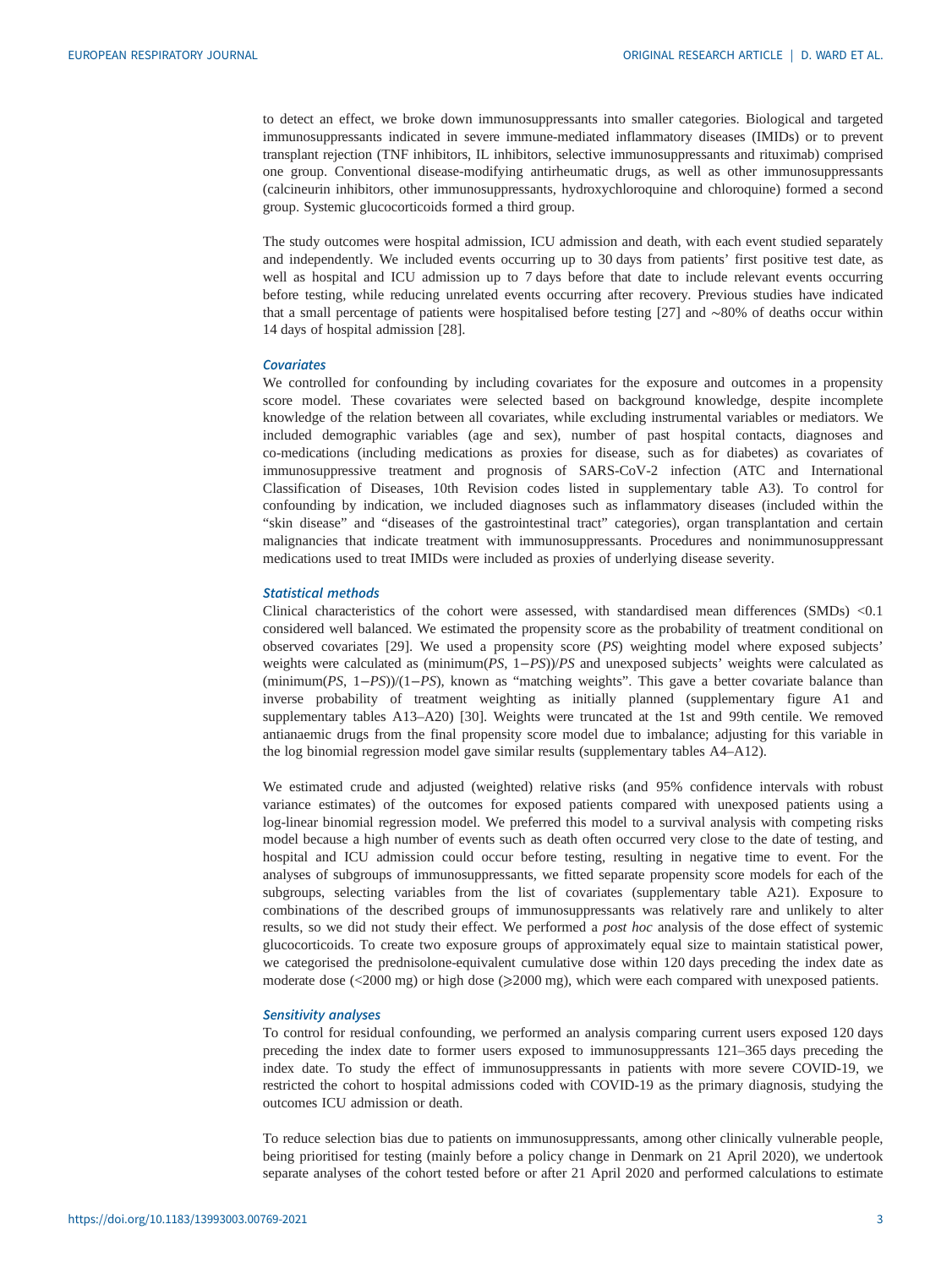<span id="page-3-0"></span>the effect of selection bias (see [supplementary material](http://erj.ersjournals.com/lookup/doi/10.1183/13993003.00769-2021.figures-only#fig-data-supplementary-materials)). We used the statistical software Stata version 16.1 (StataCorp, College Station, TX, USA).

#### **Results**

## Characteristics of SARS-CoV-2 test-positive patients

From 26 February 2020 to 18 October 2020, there were 36 727 individuals with positive SARS-CoV-2 PCR tests in Denmark, of which 527 were exposed to immunosuppressants and 36 200 were unexposed. There were 66 individuals exposed to selective immunosuppressants, 105 to TNF inhibitors, 25 to IL inhibitors, 29 to calcineurin inhibitors, 218 to other immunosuppressants, 31 to hydroxychloroquine or chloroquine, 136 to systemic glucocorticoids and none to rituximab. The median (interquartile range (IQR)) age of exposed patients was 57 (42–73) years and of unexposed patients was 39 (23–55) years, with a greater prevalence of comorbid diagnoses in the exposed population (table 1). In total, there were 715 deaths and 492 (69%) of those were during hospital stays. There were 425 ICU admissions and 105 (25%) of those patients died, all occurring within 28 days of ICU admission. Few patients were exposed to both glucocorticoids and selective immunosuppressants ( $n$ <5), TNF inhibitors ( $n$ <5), IL inhibitors ( $n$ <5), calcineurin inhibitors ( $n \leq 5$ ) or other immunosuppressants ( $n=14$ ).

#### Composite immunosuppressant exposure: relative risk of severe outcomes of SARS-CoV-2 infection

Among patients exposed to the composite measure of immunosuppressants there were 165 hospital admissions, 25 ICU admissions and 57 deaths; among the unexposed there were 3373 hospital admissions, 400 ICU admissions and 658 deaths ([table 2](#page-4-0) and [supplementary table A4\)](http://erj.ersjournals.com/lookup/doi/10.1183/13993003.00769-2021.figures-only#fig-data-supplementary-materials). After weighting in our

### TABLE 1 Characteristics of severe acute respiratory syndrome coronavirus 2 PCR test-positive patients in Denmark, 26 February 2020 to 18 October 2020, by exposure to immunosuppressants

| Characteristics                           | <b>Full cohort</b>   |                          |            | Propensity score weighted dataset <sup>#</sup> |                        |      |
|-------------------------------------------|----------------------|--------------------------|------------|------------------------------------------------|------------------------|------|
|                                           | Exposed<br>$(n=527)$ | Unexposed<br>$(n=36200)$ | <b>SMD</b> | <b>Exposed</b><br>$(n=346)$                    | Unexposed<br>$(n=339)$ | SMD  |
| Age, years                                | $57(42 - 73)$        | $39(23 - 55)$            | 0.80       | $57(43 - 74)$                                  | $56(41 - 71)$          | 0.11 |
| Male                                      | 256 (48.6)           | 17544 (48.5)             | 0.00       | 149(43.1)                                      | 154 (45.4)             | 0.05 |
| Admissions and outpatient contacts, n     |                      |                          |            |                                                |                        |      |
| $\mathbf 0$                               | 20(3.8)              | 18787 (51.9)             | 1.27       | 14(4.0)                                        | 11(3.4)                | 0.04 |
| $1 - 2$                                   | 38(7.2)              | 9574 (26.4)              | 0.53       | 36 (10.4)                                      | 47 (13.8)              | 0.10 |
| $3 - 5$                                   | 113 (21.4)           | 4264 (11.8)              | 0.26       | 107 (30.9)                                     | 82 (24.2)              | 0.15 |
| $6+$                                      | 356 (67.6)           | 3575 (9.9)               | 1.47       | 189 (54.6)                                     | 199 (58.7)             | 0.08 |
| <b>Diagnoses</b>                          |                      |                          |            |                                                |                        |      |
| Cardiovascular disease                    | 176 (33.4)           | 4269 (11.8)              | 0.53       | 111(32.1)                                      | 98 (29.0)              | 0.07 |
| Neoplasms, blood and blood-forming organs | 27(5.1)              | 101(0.3)                 | 0.30       | 5 <sup>q</sup>                                 | 5 <sup>q</sup>         | 0.09 |
| Solid organ transplantation               | 24(4.6)              | 27(0.1)                  | 0.30       | 5 <sup>q</sup>                                 | 5 <sup>q</sup>         | 0.12 |
| Pulmonary disease                         | 131 (24.9)           | 2742 (7.6)               | 0.48       | 73 (21.1)                                      | 66 (19.6)              | 0.04 |
| Liver disease                             | 15(2.8)              | 302(0.8)                 | 0.15       | 11(3.2)                                        | 7(2.0)                 | 0.07 |
| Kidney disease                            | 76 (14.4)            | 1049(2.9)                | 0.42       | 34(9.8)                                        | 30(8.8)                | 0.04 |
| Diseases of the gastrointestinal tract    | 91(17.3)             | 365(1.0)                 | 0.59       | 17(4.9)                                        | 12(3.4)                | 0.07 |
| Other gastrointestinal pathologies        | 94 (17.8)            | 1934 (5.3)               | 0.40       | 43(12.4)                                       | 43(12.5)               | 0.00 |
| Neurological and musculoskeletal disease  | 353 (67.0)           | 8101 (22.4)              | 1.00       | 231 (66.8)                                     | 209 (61.7)             | 0.11 |
| Skin disease                              | 112(21.3)            | 1399 (3.9)               | 0.54       | 51(14.7)                                       | 35(10.3)               | 0.13 |
| Medications (ATC code)                    |                      |                          |            |                                                |                        |      |
| Antianaemic drugs (B03) <sup>+</sup>      | 276 (52.4)           | 2946 (8.1)               | 1.10       | 185 (53.5)                                     | 61(18.0)               | 0.80 |
| Cardiovascular drugs (C01-C10)            | 370 (70.2)           | 14 144 (39.1)            | 0.66       | 235 (67.9)                                     | 224 (66.2)             | 0.04 |
| Antimicrobials (J01-J06)                  | 515 (97.7)           | 32 201 (89.0)            | 0.36       | 335 (96.8)                                     | 329 (97.1)             | 0.02 |
| Anticoagulants (B01AA)                    | 39(7.4)              | 633(1.7)                 | 0.27       | 19(5.5)                                        | 19(5.5)                | 0.00 |
| Diabetes drugs (A10)                      | 65(12.3)             | 2211(6.1)                | 0.22       | 44(12.7)                                       | 39(11.4)               | 0.04 |
| Obstructive airway disease drugs (R03)    | 212 (40.2)           | 9502 (26.2)              | 0.30       | 135 (39.0)                                     | 126 (37.1)             | 0.04 |
| Proxies for IMID severity                 |                      |                          |            |                                                |                        |      |
| Procedures for IMIDs                      | 162 (30.7)           | 2239 (6.2)               | 0.67       | 82 (23.7)                                      | 78 (23.1)              | 0.01 |
| <b>IMID drugs</b>                         | 252 (47.8)           | 7651 (21.1)              | 0.58       | 156(45.1)                                      | 144 (42.6)             | 0.05 |

Data are presented as mean (interquartile range) or n (%), unless otherwise stated. SMD: standardised mean difference; ATC: Anatomical Therapeutic Chemical; IMID: immune-mediated inflammatory disease. <sup>#</sup>: numbers of exposed and unexposed in the propensity score weighted<br>dataset are weighted subjects and do not refer to individual subjects; <sup>4</sup>: due to da are reported only as <5; <sup>+</sup>: due to imbalance of antianaemic drugs, this variable was removed from the final model.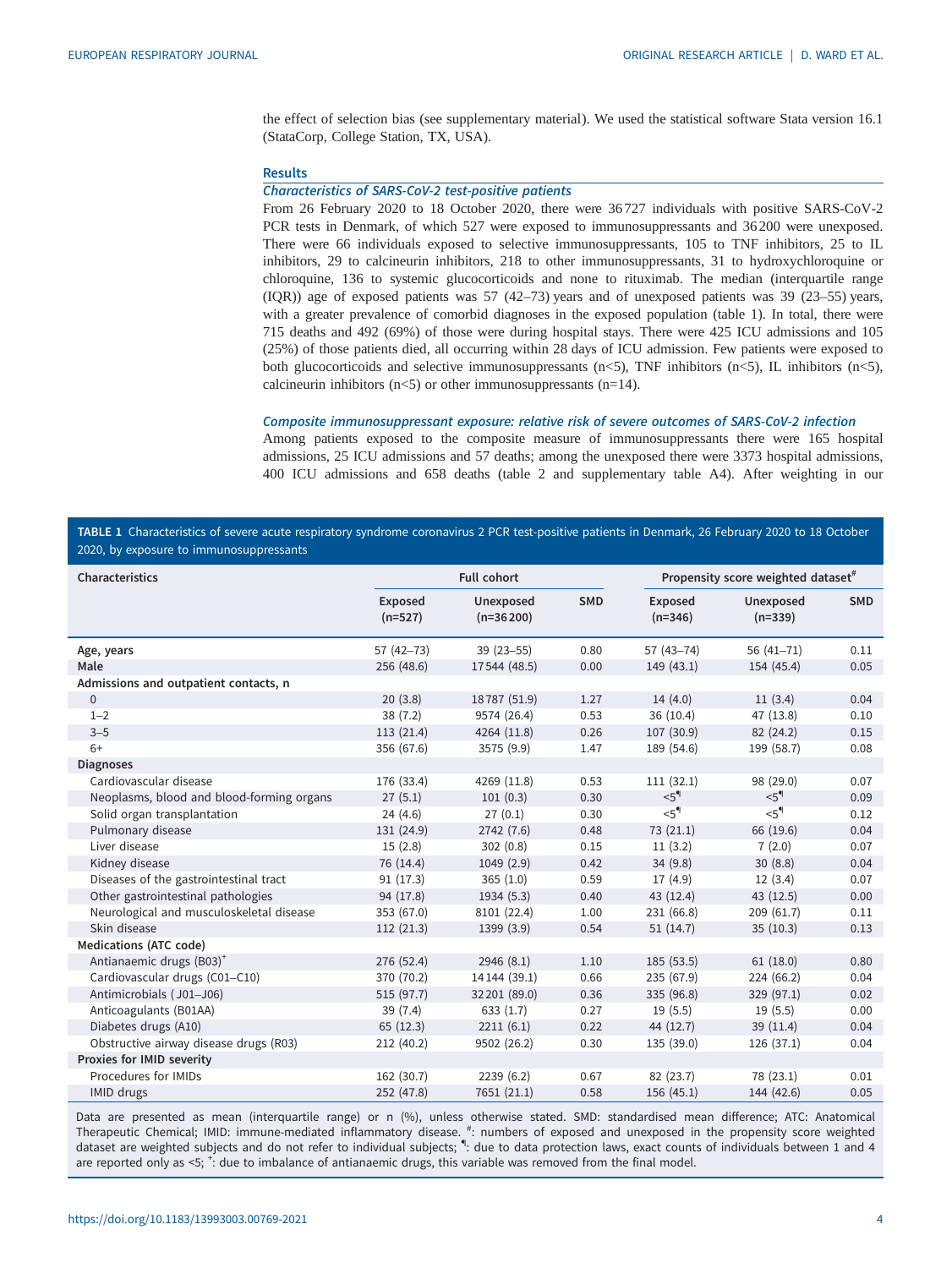<span id="page-4-0"></span>

| Outcome                   | Relative risk (95% CI)<br>Events |                     |                     |                     |  |
|---------------------------|----------------------------------|---------------------|---------------------|---------------------|--|
|                           | Exposed $(n=527)$                | Unexposed (n=36200) | Crude               | Adjusted            |  |
| <b>Hospital admission</b> | 165                              | 3373                | $3.36(2.95 - 3.83)$ | $1.13(0.95 - 1.35)$ |  |
| ICU admission             | 25                               | 400                 | $4.29(2.89 - 6.37)$ | $1.16(0.66 - 2.03)$ |  |
| Death                     | 57                               | 658                 | $5.95(4.60 - 7.69)$ | $1.56(1.10-2.22)$   |  |

TABLE 2 Relative risk of severe outcomes of severe acute respiratory

propensity score-based model, there were 346 patients exposed to immunosuppressants and 339 unexposed, with a well-balanced distribution of covariates ([table 1](#page-3-0) and [supplementary figure A1\)](http://erj.ersjournals.com/lookup/doi/10.1183/13993003.00769-2021.figures-only#fig-data-supplementary-materials). The distribution of antianaemic drug usage was not balanced in the weighting model, but including it as a variable in our regression model had little effect ([supplementary table A4\)](http://erj.ersjournals.com/lookup/doi/10.1183/13993003.00769-2021.figures-only#fig-data-supplementary-materials), so we removed it from the final model. The crude relative risk of hospital admission was 3.36 (95% CI 2.95–3.83), of ICU admission was 4.29 (95% CI 2.89–6.37) and of death was 5.95 (95% CI 4.60–7.69) (table 2). After weighting in our propensity score-based model, the adjusted relative risk of hospital admission was 1.13 (95% CI 0.95– 1.33), of ICU admission was 1.16 (95% CI 0.66–2.03) and of death was 1.56 (95% CI 1.10–2.22) (table 2).

#### Subgroups of immunosuppressants: relative risk of severe outcomes of SARS-CoV-2 infection

For patients exposed to selective immunosuppressants, TNF inhibitors or IL inhibitors, compared with unexposed patients, the adjusted relative risk of hospital admission was 0.83 (95% CI 0.51–1.34), of ICU admission was 0.92 (95% CI 0.23–3.71) and of death was 1.17 (95% CI 0.38–3.62) (table 3 and [supplementary tables A5](http://erj.ersjournals.com/lookup/doi/10.1183/13993003.00769-2021.figures-only#fig-data-supplementary-materials)–A7). For patients exposed to calcineurin inhibitors, other immunosuppressants, hydroxychloroquine or chloroquine, compared with unexposed patients, the adjusted relative risk of hospital admission was 0.82 (95% CI 0.60-1.12), of ICU admission was 1.03 (0.43-2.49) and of death was 0.93 (95% CI 0.47–1.85). For patients exposed to systemic glucocorticoids, compared with unexposed patients, the adjusted relative risk of hospital admission was 1.34 (95% CI 1.10–1.62), of ICU admission was 1.76 (95% CI 0.93–3.35) and of death was 2.38 (95% CI 1.72–3.30).

When cumulative glucocorticoid dose was categorised as moderate or high, compared with unexposed patients, the adjusted relative risk of hospital admission was 1.20 (95% CI 0.89–1.62) and 1.47 (95% CI 1.15–1.89), of ICU admission was 1.92 (95% CI 0.82–4.46) and 1.58 (95% CI 0.62–4.04), and of death was 1.84 (95% CI 1.08–3.13) and 2.91 (95% CI 1.92–4.39), respectively [\(table 4](#page-5-0) and [supplementary table A8\)](http://erj.ersjournals.com/lookup/doi/10.1183/13993003.00769-2021.figures-only#fig-data-supplementary-materials).

| miniquosuppiessants compared with unexposed                                            |         |             |                        |                        |  |  |
|----------------------------------------------------------------------------------------|---------|-------------|------------------------|------------------------|--|--|
| Outcome                                                                                | Events  |             | Relative risk (95% CI) |                        |  |  |
|                                                                                        | Exposed | Unexposed   | Crude                  | Adjusted               |  |  |
| Selective immunosuppressants, TNF inhibitors or IL inhibitors                          | (n=192) | $(n=36200)$ |                        |                        |  |  |
| Hospital admission                                                                     | 33      | 3373        | $1.84(1.35 - 2.52)$    | $0.83(0.51 - 1.34)$    |  |  |
| ICU admission                                                                          | 6       | 400         | $2.83(1.28 - 6.25)$    | $0.92$ $(0.23 - 3.71)$ |  |  |
| Death                                                                                  | 5       | 658         | $1.43(0.60 - 3.41)$    | $1.17(0.38 - 3.62)$    |  |  |
| Calcineurin inhibitors, other immunosuppressants, hydroxychloroquine or<br>chloroquine | (n=268) | $(n=36200)$ |                        |                        |  |  |
| Hospital admission                                                                     | 77      | 3373        | $3.08(2.55 - 3.73)$    | $0.82$ $(0.60 - 1.12)$ |  |  |
| ICU admission                                                                          | 16      | 400         | $5.40(3.33 - 8.78)$    | $1.03(0.43 - 2.49)$    |  |  |
| Death                                                                                  | 17      | 658         | $3.49(2.19 - 5.56)$    | $0.93(0.47 - 1.85)$    |  |  |
| Systemic glucocorticoids                                                               | (n=136) | $(n=36200)$ |                        |                        |  |  |
| Hospital admission                                                                     | 83      | 3373        | $6.55(5.71 - 7.52)$    | $1.34(1.10-1.62)$      |  |  |
| ICU admission                                                                          | 10      | 400         | $6.65(3.64 - 12.18)$   | $1.76(0.93 - 3.35)$    |  |  |
| Death                                                                                  | 42      | 658         | 16.99 (13.07-22.09)    | $2.38(1.72 - 3.30)$    |  |  |
| TNF: tumour necrosis factor; IL: interleukin; ICU: intensive care unit.                |         |             |                        |                        |  |  |

### TABLE 3 Relative risk of severe outcomes of severe acute respiratory syndrome coronavirus 2 infection in patients exposed to subgroups of immunosuppressants compared with unexposed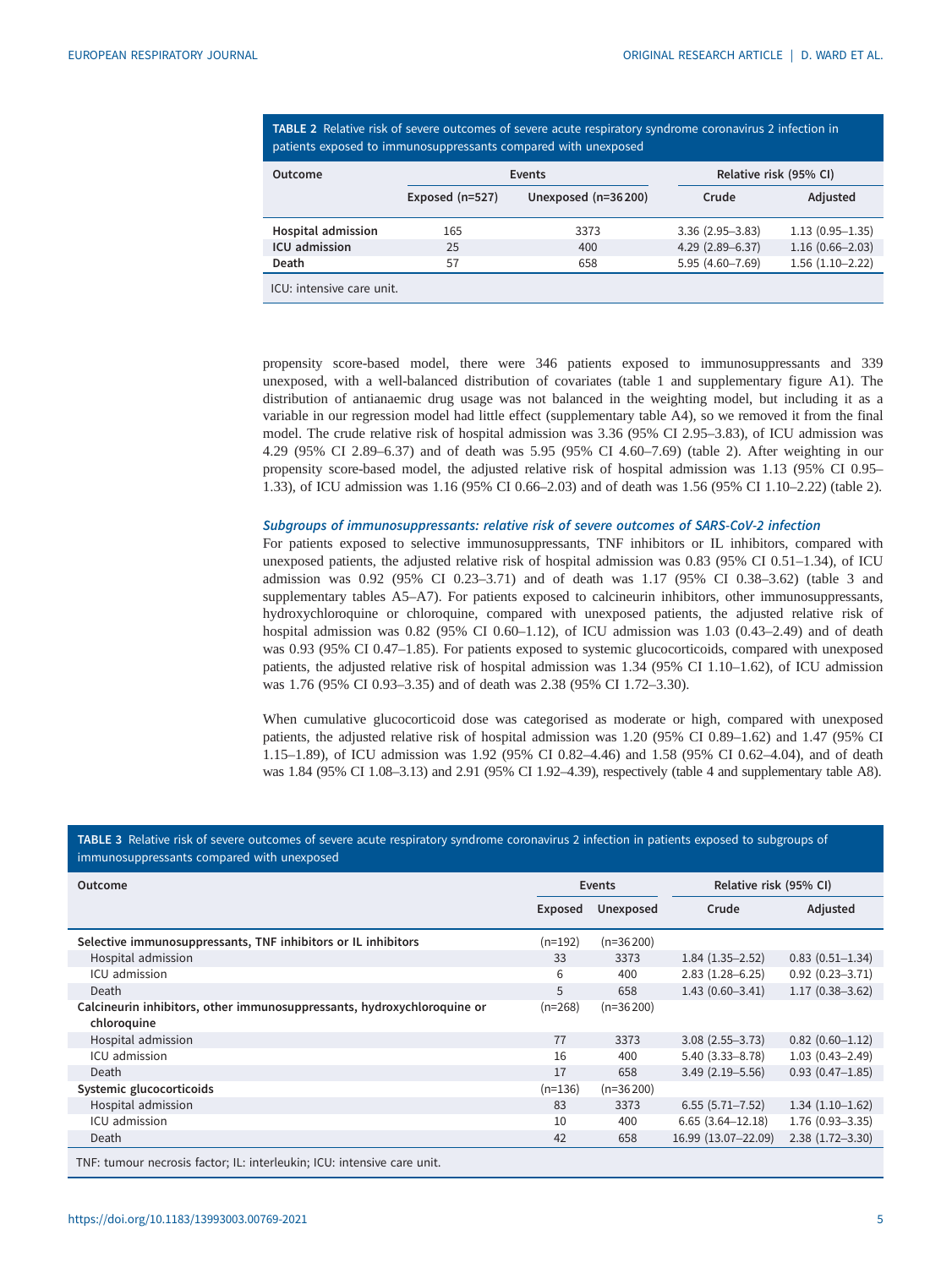<span id="page-5-0"></span>TABLE 4 Relative risk of severe outcomes of severe acute respiratory syndrome coronavirus 2 infection in patients exposed to glucocorticoids, by cumulative prednisolone-equivalent dose <2000 mg (moderate) or ⩾2000 mg (high)

| Outcome                   | Dose     |             | Events           | Relative risk (95% CI)  |                     |  |
|---------------------------|----------|-------------|------------------|-------------------------|---------------------|--|
|                           |          | Exposed     | <b>Unexposed</b> | Crude                   | Adjusted            |  |
| <b>Hospital admission</b> | Moderate | $38(n=69)$  | 3373 (n=36200)   | $5.91(4.76 - 7.33)$     | $1.20(0.89 - 1.62)$ |  |
|                           | High     | 45 $(n=67)$ | 3373 (n=36200)   | $7.21(6.08 - 8.55)$     | $1.47(1.15-1.89)$   |  |
| ICU admission             | Moderate | $5(n=69)$   | 400 (n=36 200)   | $6.56$ $(2.80 - 15.34)$ | $1.92(0.83 - 4.46)$ |  |
|                           | High     | $5(n=67)$   | 400 (n=36 200)   | $6.75(2.89 - 15.78)$    | $1.60(0.62 - 4.14)$ |  |
| Death                     | Moderate | $18$ (n=69) | 658 (n=36200)    | 14.35 (9.58-21.50)      | $1.83(1.08 - 3.11)$ |  |
|                           | High     | $24$ (n=67) | 658 (n=36200)    | 19.71 (14.18-27.39)     | 2.96 (2.00-4.37)    |  |
| ICU: intensive care unit. |          |             |                  |                         |                     |  |

## Sensitivity analyses: relative risk of severe outcomes of SARS-CoV-2 infection

Comparing current users of immunosuppressants to former users, the adjusted relative risk of hospital admission was 1.13 (95% CI 0.83–1.52), of ICU admission was 1.21 (95% CI 0.68–2.15) and of death was 1.21 (95% CI 0.68–2.15) (table 5 and [supplementary table A9\)](http://erj.ersjournals.com/lookup/doi/10.1183/13993003.00769-2021.figures-only#fig-data-supplementary-materials). When restricting to admitted patients with COVID-19 as their primary diagnosis, the risk of death was not significantly increased in patients exposed to immunosuppressants (adjusted relative risk 1.30, 95% CI 0.94–1.82) nor was the risk of ICU admission (adjusted relative risk 0.89, 95% CI 0.50–1.56) ([supplementary table A10\)](http://erj.ersjournals.com/lookup/doi/10.1183/13993003.00769-2021.figures-only#fig-data-supplementary-materials).

Prior to the change in testing strategy on 21 April 2020, there were 199 patients exposed to immunosuppressants and 7794 unexposed; from 21 April 2020 to 18 October 2020, there were 328 patients exposed and 28 406 unexposed ([supplementary tables A11 and A12](http://erj.ersjournals.com/lookup/doi/10.1183/13993003.00769-2021.figures-only#fig-data-supplementary-materials)). In the first and second period, the adjusted relative risk of hospital admission was 0.99 (95% CI 0.82–1.20) and 1.34 (95% CI 1.00–1.80), of ICU admission was 0.65 (95% CI 0.29–1.46) and 3.23 (95% CI 1.50–6.98), and of death was 1.06 (95% CI 0.70–1.63) and 2.60 (95% CI 1.52–4.46), respectively.

#### **Discussion**

Using a nationwide cohort of 36 727 individuals who tested positive for SARS-CoV-2, of whom 527 were exposed to immunosuppressants, we assessed the effect of immunosuppressants on the prognosis of intercurrent SARS-CoV-2 infection. A composite immunosuppressant exposure was associated with a significantly increased risk of death, which was mainly driven by a doubling of risk associated with systemic glucocorticoids. Glucocorticoids were also associated with a 34% increased risk of hospital admission, while the risk of ICU admission was not significantly increased [\(table 3](#page-4-0)). The risks of hospitalisation, ICU admission or death associated with selective immunosuppressants, TNF inhibitors or IL inhibitors were not significantly increased or decreased, nor were they in patients exposed to calcineurin inhibitors, other immunosuppressants, hydroxychloroquine or chloroquine ([table 3](#page-4-0)). These findings are in agreement with two multinational studies of COVID-19 patients: glucocorticoids were associated with increased risk of ICU admission or death in patients with comorbid inflammatory bowel diseases; glucocorticoids were associated with greater risk of hospital admission in patients with comorbid rheumatic diseases [\[18](#page-8-0), [20](#page-8-0)].

The finding of an increased risk of death associated with glucocorticoids early in the course of COVID-19 contrasts with studies finding that high-dose glucocorticoids reduce mortality in patients with severe

| TABLE 5 Relative risk of severe outcomes of severe acute respiratory syndrome coronavirus 2 infection in<br>current users compared with former users of immunosuppressants |                                  |                      |                     |                     |  |  |
|----------------------------------------------------------------------------------------------------------------------------------------------------------------------------|----------------------------------|----------------------|---------------------|---------------------|--|--|
| <b>Outcome</b>                                                                                                                                                             | Relative risk (95% CI)<br>Events |                      |                     |                     |  |  |
|                                                                                                                                                                            | Current users (n=527)            | Former users (n=177) | Crude               | Adjusted            |  |  |
| <b>Hospital admission</b>                                                                                                                                                  | 165                              | 43                   | $1.29(0.96 - 1.72)$ | $1.13(0.83 - 1.52)$ |  |  |
| <b>ICU</b> admission                                                                                                                                                       | $<$ 5                            | < 5                  | $2.80(0.85 - 9.17)$ | $2.39(0.71 - 8.11)$ |  |  |
| Death                                                                                                                                                                      | 57                               | 14                   | $1.37(0.78 - 2.39)$ | $1.21(0.68 - 2.15)$ |  |  |
| ICU: intensive care unit.                                                                                                                                                  |                                  |                      |                     |                     |  |  |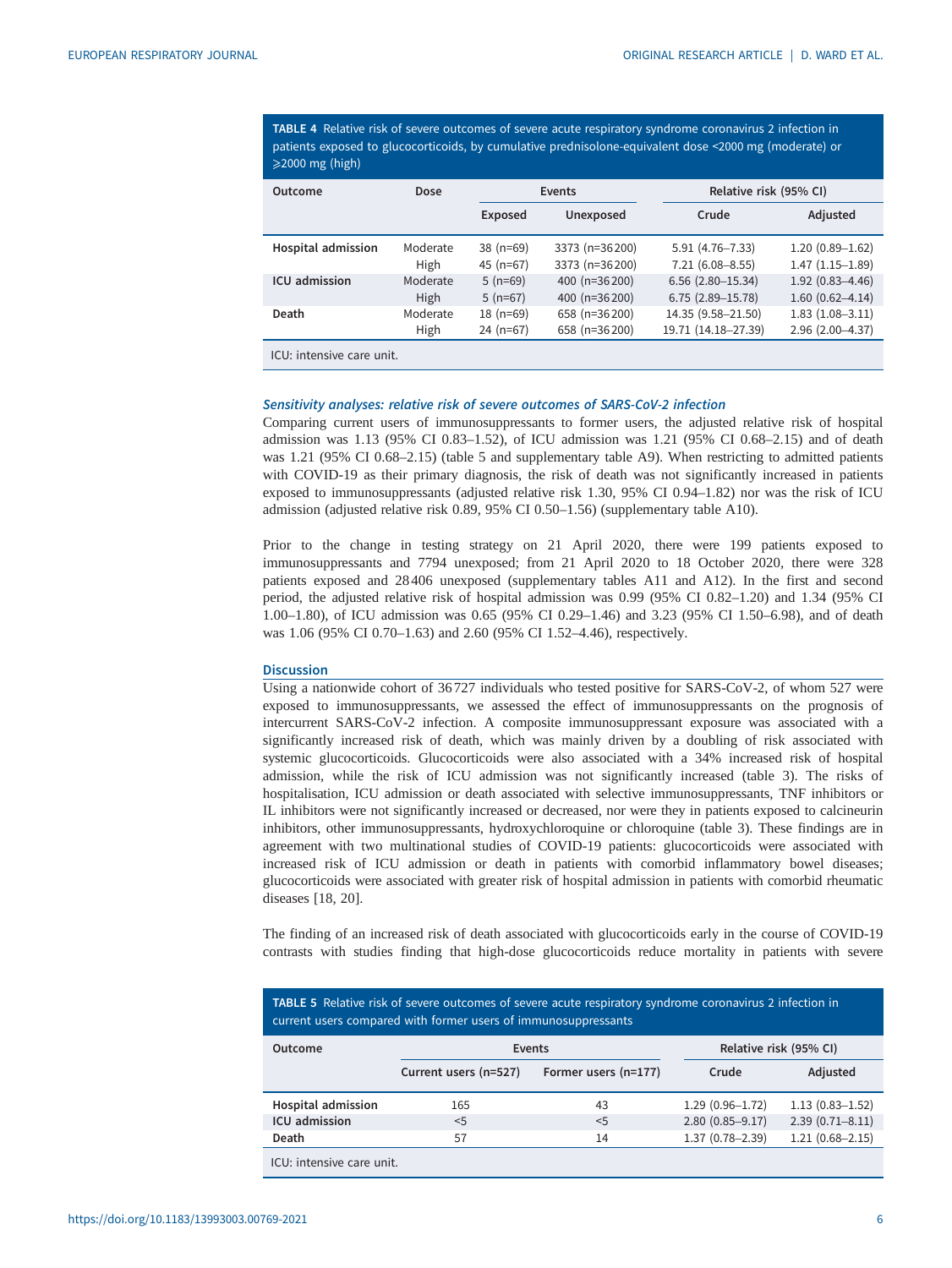disease [[10, 11](#page-7-0)]. Nonetheless, patients not requiring supplemental oxygen in the RECOVERY trial did not benefit from dexamethasone and the effect could be compatible with harm (rate ratio 1.19, 95% CI 0.91– 1.55) [\[10](#page-7-0)]. This deleterious effect of glucocorticoids early in the disease course could be due to a suppressed adrenal stress response, as well as their suppressive effect on interferon production, resulting in impaired innate responses to viral infection. Chronic glucocorticoid exposure also has pleiotropic metabolic effects, including impaired glucose handling and skeletal muscle catabolism among other effects, which may contribute to adverse outcomes. By contrast, the initiation of glucocorticoids in severe disease appears to suppress the dysregulated inflammatory response which otherwise leads to multiorgan involvement and coagulation. The effect seen in our study appears to be dose related, but these subgroups were small, so interpretation of dose effects must be tentative. By contrast, treatment with high-dose glucocorticoids reduces mortality in patients with severe COVID-19 disease. The majority of patients in our study were not admitted to hospital and would have had milder COVID-19 not requiring oxygen therapy, similar to that subset of the RECOVERY trial. These findings prompt the important question of how to improve outcomes of COVID-19 in patients taking glucocorticoids. Whether patients on glucocorticoids require increased doses during COVID-19, as in other intercurrent illnesses, or reduced doses requires further investigation.

Important strengths of this nationwide cohort study include the use of prescription and hospital activity data from national registers. Our study reduced surveillance bias, which is the limitation of studies based on spontaneously reported cases, by including all SARS-CoV-2 test-positive persons in Denmark. We maximised power by using the full cohort, without restricting to specific patient populations. This facilitated extensive control of confounders, including the diverse diseases that indicate the use of immunosuppressants and glucocorticoids, further improving the reliability of our results. Controlling for covariates using a propensity score weighting model optimised the covariate distribution in a subset of the population with clinical equipoise for immunosuppressant exposure. Our analysis of bias suggested that the risk associated with immunosuppressants may be greater than estimated, as selection bias attenuated the relative risk estimates (see [supplementary material](http://erj.ersjournals.com/lookup/doi/10.1183/13993003.00769-2021.figures-only#fig-data-supplementary-materials)). Selection bias had a greater effect in the period before 21 April 2020, when patients on immunosuppressants were prioritised for testing, which may have contributed to the lower relative risks estimated compared with after that date ([supplementary table A9 and A10](http://erj.ersjournals.com/lookup/doi/10.1183/13993003.00769-2021.figures-only#fig-data-supplementary-materials)).

We also recognise limitations to our study. Our conclusions on the effects of classes of immunosuppressants are cautious, as the selected groups (other than glucocorticoids) included a number of drug classes that may have divergent effects, impairing our ability to detect associations with individual drugs. As the number of exposed subjects was small, the matching weights model targeted the population average treatment effect in the treated and this hinders the generalisability of the risk estimates to people without an underlying condition that could require immunosuppressant therapy. The number of covariates in our model was statistically limited by the number of outcome events, so there may be residual confounding caused by unmeasured disease severity. Residual confounding is suggested by the attenuation in the risk estimate for death associated with immunosuppressants when current users were compared with former users, which remained numerically increased but no longer statistically significant. Diagnostic coding is affected by differences in practices among clinicians, an inherent limitation when nationwide register data are used. Further studies may benefit from more detailed measures of severity. However, this is unlikely to completely account for the association of glucocorticoid exposure and severe outcomes, as other immunosuppressants such as TNF inhibitors are also treatments for severe IMIDs, but by contrast, those exposures were not significantly associated with severe outcomes.

In our cohort the majority of people with COVID-19 who died were never admitted to the ICU and a substantial number were not receiving hospital-based care when they died. Frailty may account for the greater number of deaths and greater relative risks associated with immunosuppressants compared with ICU admissions. Admission to the ICU depends not only on clinical assessment of the admitted patient, but also on factors such as frailty, short life expectancy, as well as patient and family preferences, e.g. <sup>a</sup> care home resident with such conditions might not be moved to hospital and thus would not be assessed for ICU admission. Further health system factors may also be important in the context of the pandemic [\[31](#page-8-0)].

In conclusion, this nationwide cohort study found that pre-morbid exposure to glucocorticoids was associated with a worsened prognosis of SARS-CoV-2 infection [\[18](#page-8-0), [19\]](#page-8-0). Studies are warranted to determine whether altered doses are beneficial, with attention to the severity of COVID-19 at treatment initiation. While other pharmacological interventions remain relevant research candidates, evidence from multiple sources indicates the importance of glucocorticoids on prognosis, the effect of which may depend on timing in the disease course. Our findings that other immunosuppressants were not significantly associated with severe outcomes are tentative, but in context they support the continued use of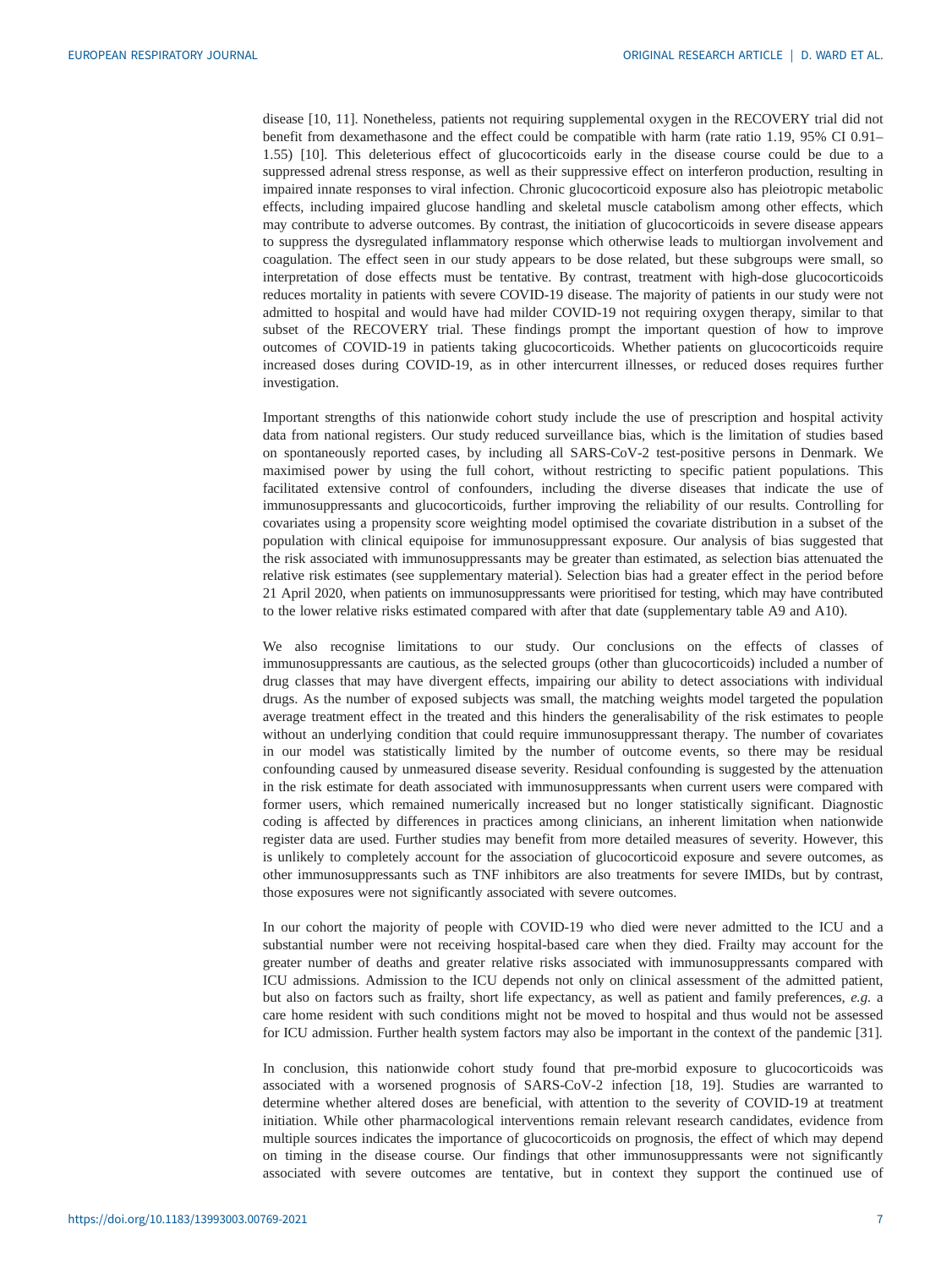<span id="page-7-0"></span>steroid-sparing immunosuppressants for a broad patient population with ongoing healthcare needs during the pandemic.

Author contributions: D. Ward was responsible for the study design, interpretation of the results and manuscript writing. M. Thomsen Ernest and S. Gørtz were responsible for the statistical analyses. S. Gørtz, N. Nyboe Andersen, S. Kjær, C. Fynbo Christiansen, S. Christensen, S. Bastrup Israelsen, T. Benfield, A. Pottegård and T. Jess were responsible for the study design, interpretation of results and critical revision of the manuscript. All authors agree to be accountable for all aspects of the work in ensuring that questions related to the accuracy or integrity of any part of the work are appropriately investigated and resolved. D. Ward attests that all listed authors meet authorship criteria and that no others meeting the criteria have been omitted.

Conflict of interest: D. Ward has nothing to disclose. S. Gørtz has nothing to disclose. M. Thomsen Ernst has nothing to disclose. N.N. Andersen has nothing to disclose. S.K. Kjær has nothing to disclose. J. Hallas has nothing to disclose. S. Christensen has nothing to disclose. C. Fynbo Christiansen has nothing to disclose. S. Bastrup Israelsen has nothing to disclose. T. Benfield reports unrestricted grants to his institution from Novo Nordisk Foundation, Simonsen Foundation, Lundbeck Foundation, Kai Foundation, Erik and Susanna Olesen's Charitable Fund, GSK, Pfizer, Gilead Sciences, MSD; grants from Boehringer Ingelheim, Roche, Novartis, Kancera AB; advisory board membership at GSK, Pfizer, Gilead Sciences, MSD, Pentabase; consulting fees from GSK, Pfizer; lecture fees from GSK, Pfizer, Gilead Sciences, Boehringer Ingelheim, AbbVie; and donation of trial medication (baricitinib) from Eli Lilly. A. Pottegård reports funds paid to his institution from Alcon, Almirall, Astellas, AstraZeneca, Boehringer Ingelheim, Novo Nordisk, Servier and LEO Pharma, outside the submitted work. T. Jess reports a COVID research grant from the Lundbeck Foundation.

Support statement: T. Jess received financial support from the Lundbeck Foundation (R349-2020-582). Funding information for this article has been deposited with the [Crossref Funder Registry.](https://www.crossref.org/services/funder-registry/)

#### References

- 1 Guan W, Ni Z, Hu Y, et al. Clinical characteristics of coronavirus disease 2019 in China. N Engl J Med 2020; 382: 1708–1720.
- 2 Zhou F, Yu T, Du R, et al. Clinical course and risk factors for mortality of adult inpatients with COVID-19 in Wuhan, China: a retrospective cohort study. Lancet 2020; 395: 1054–1062.
- 3 Cevik M, Kuppalli K, Kindrachuk J, et al. Virology, transmission, and pathogenesis of SARS-CoV-2. BMJ 2020; 23: 371.
- 4 Del Valle DM, Kim-Schulze S, Huang HH, et al. An inflammatory cytokine signature predicts COVID-19 severity and survival. Nat Med 2020; 26; 1636–1643.
- 5 Huang C, Wang Y, Li X, et al. Clinical features of patients infected with 2019 novel coronavirus in Wuhan, China. Lancet 2020; 395: 497–506.
- 6 Timsit J-F, Sonneville R, Kalil AC, et al. Diagnostic and therapeutic approach to infectious diseases in solid organ transplant recipients. Intensive Care Med 2019; 45: 573–591.
- 7 Wisniewski A, Kirchgesner J, Seksik P, et al. Increased incidence of systemic serious viral infections in patients with inflammatory bowel disease associates with active disease and use of thiopurines. United European Gastroenterol J 2019; 8: 303–313.
- 8 Dashti-Khavidaki S, Mohammadi K, Khalili H, et al. Pharmacotherapeutic considerations in solid organ transplant patients with COVID-19. Expert Opin Pharmacother 2020; 21: 1813–1819.
- 9 Rubin DT, Abreu MT, Rai V, et al. Management of patients with Crohn's disease and ulcerative colitis during the coronavirus disease-2019 pandemic: results of an international meeting. Gastroenterology 2020; 156: 6–13.
- 10 Mikuls TR, Johnson SR, Fraenkel L, et al. American College of Rheumatology guidance for the management of rheumatic disease in adult patients during the COVID-19 pandemic: version 3. Arthritis Rheumatol 2021; 73: e1–e12.
- 11 Horby P, Lim WS, Emberson JR, et al. Dexamethasone in hospitalized patients with Covid-19. N Engl J Med 2021; 384: 693–704.
- 12 The WHO Rapid Evidence Appraisal for COVID-19 Therapies (REACT) Working Group. Association between administration of systemic corticosteroids and mortality among critically ill patients with COVID-19: a meta-analysis. JAMA 2020; 324: 1330–1341.
- 13 Khan FA, Stewart I, Fabbri L, et al. Systematic review and meta-analysis of anakinra, sarilumab, siltuximab and tocilizumab for COVID-19. Thorax 2021; 76: 907–919.
- 14 RECOVERY Collaborative Group. Tocilizumab in patients admitted to hospital with COVID-19 (RECOVERY): preliminary results of a randomised, controlled, open-label, platform trial. Lancet 2021; 397: 1637–1645.
- 15 Fiolet T, Guihur A, Rebeaud M, et al. Effect of hydroxychloroquine with or without azithromycin on the mortality of COVID-19 patients: a systematic review and meta-analysis. Clin Microbiol Infect 2020; 27: 19–27.